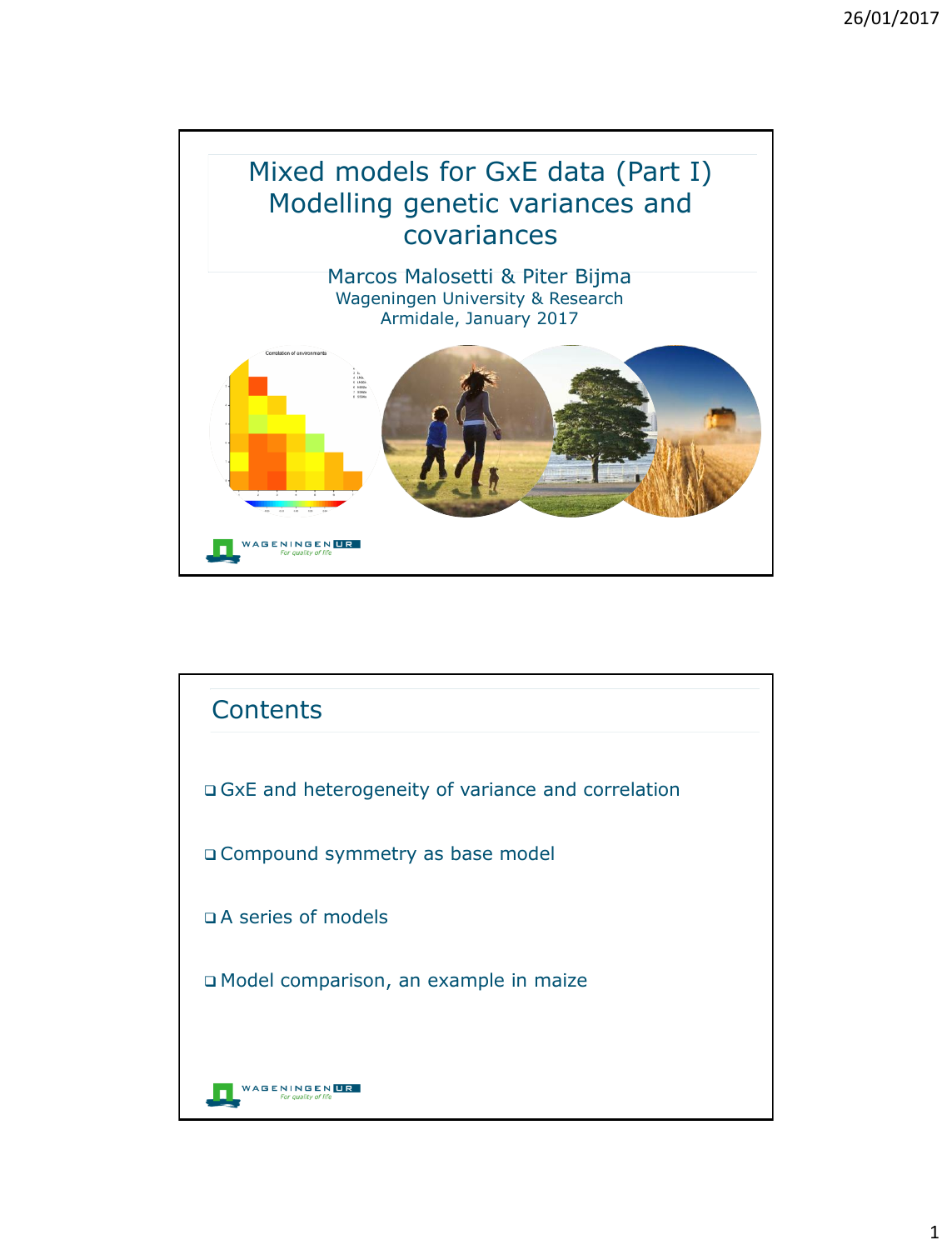

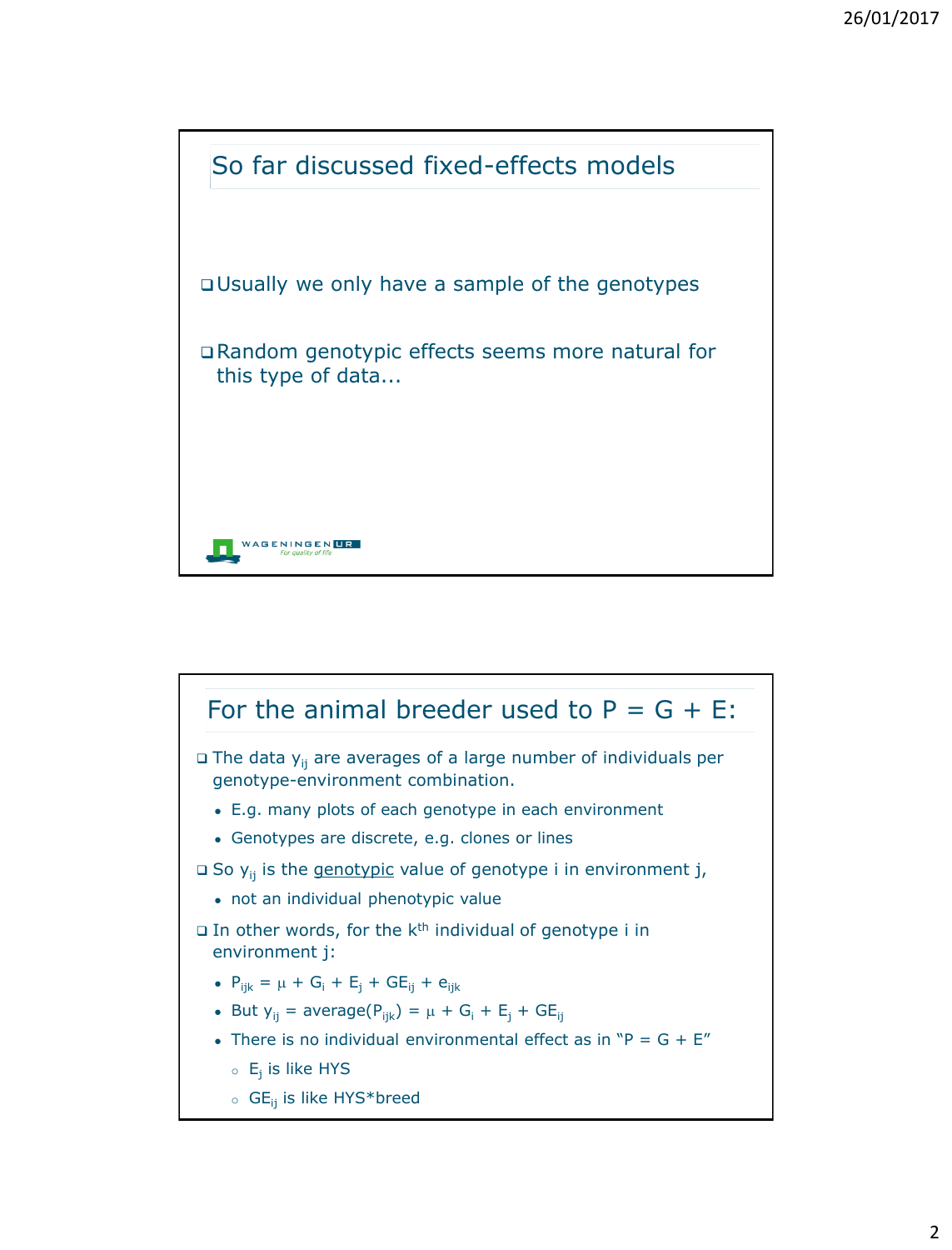

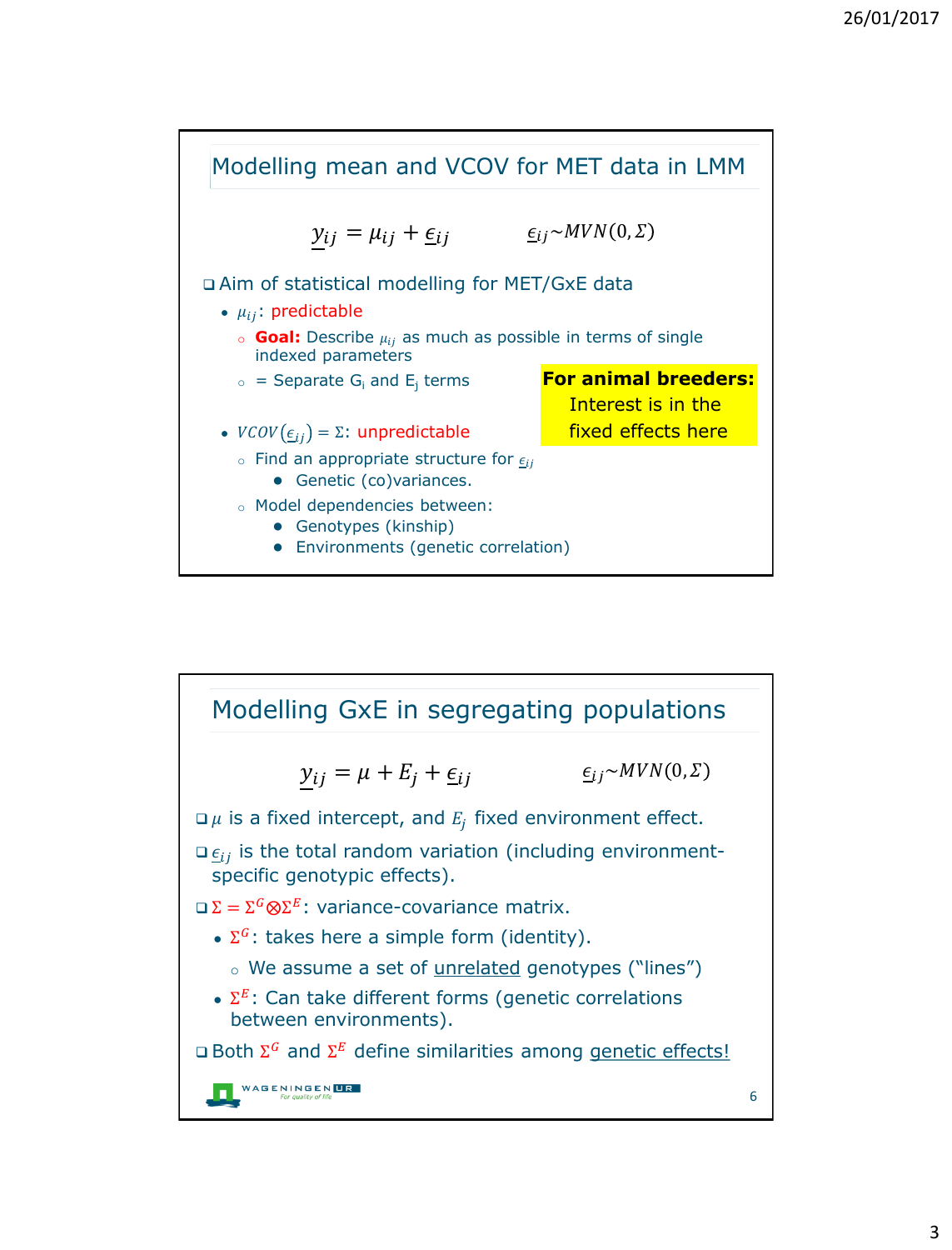

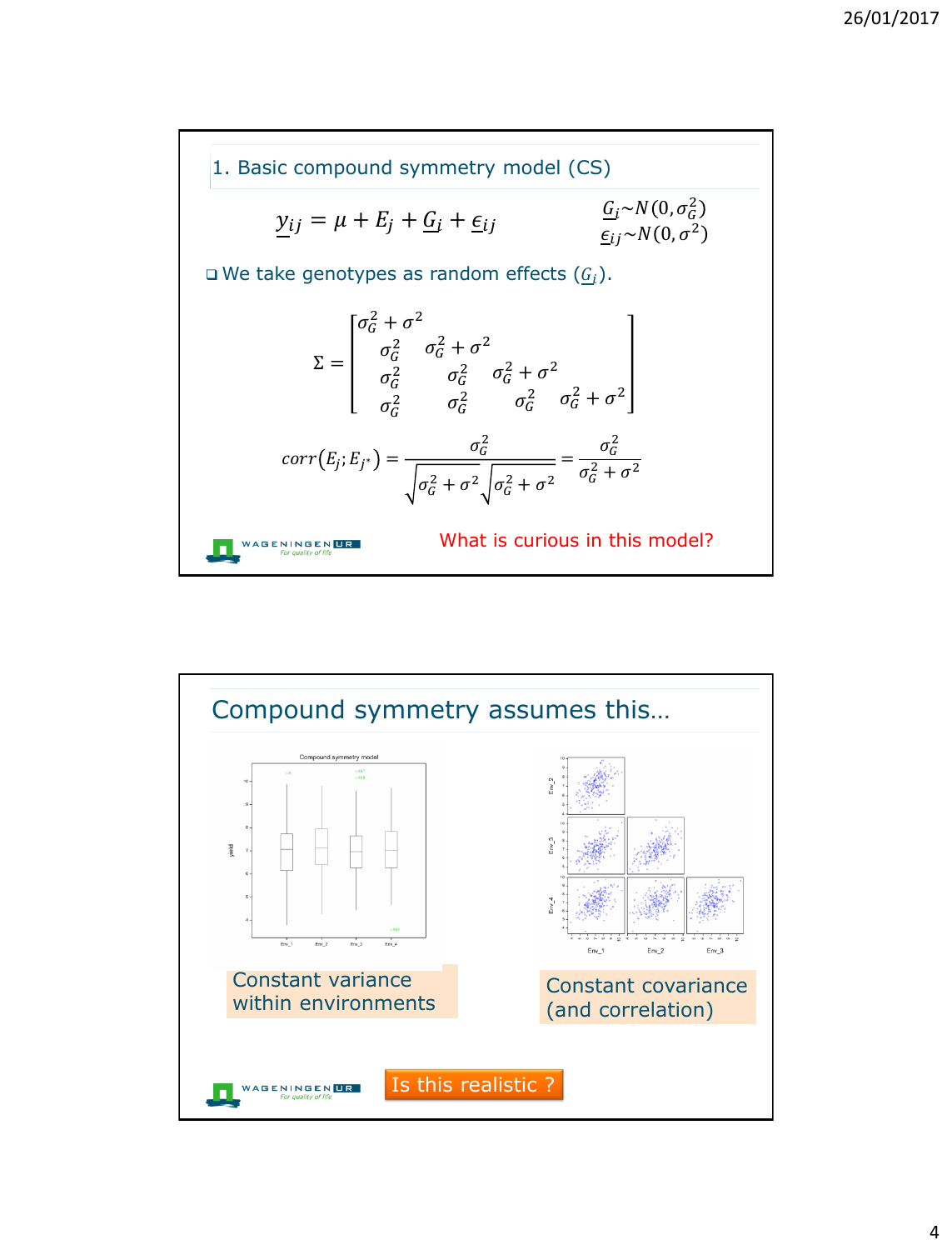

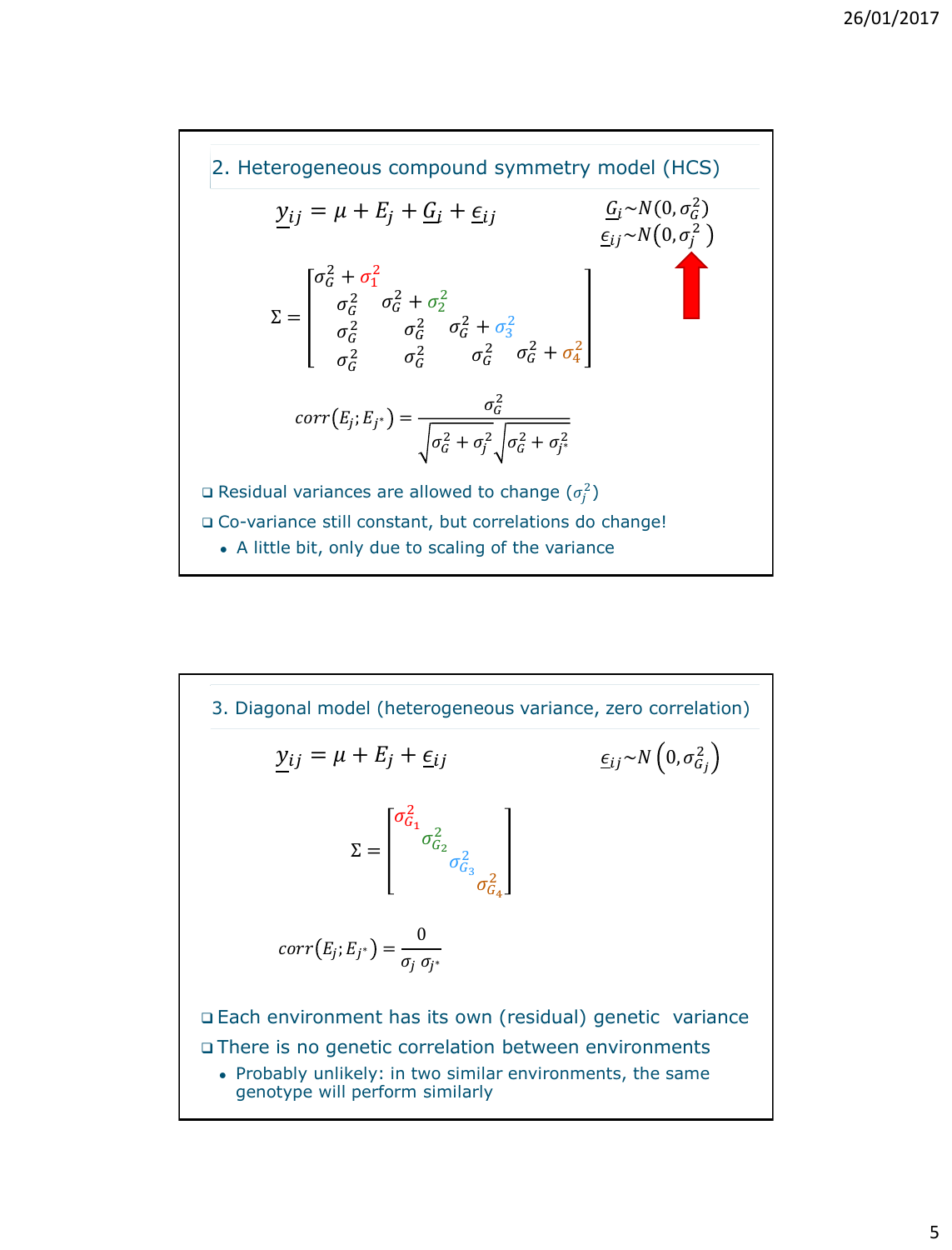

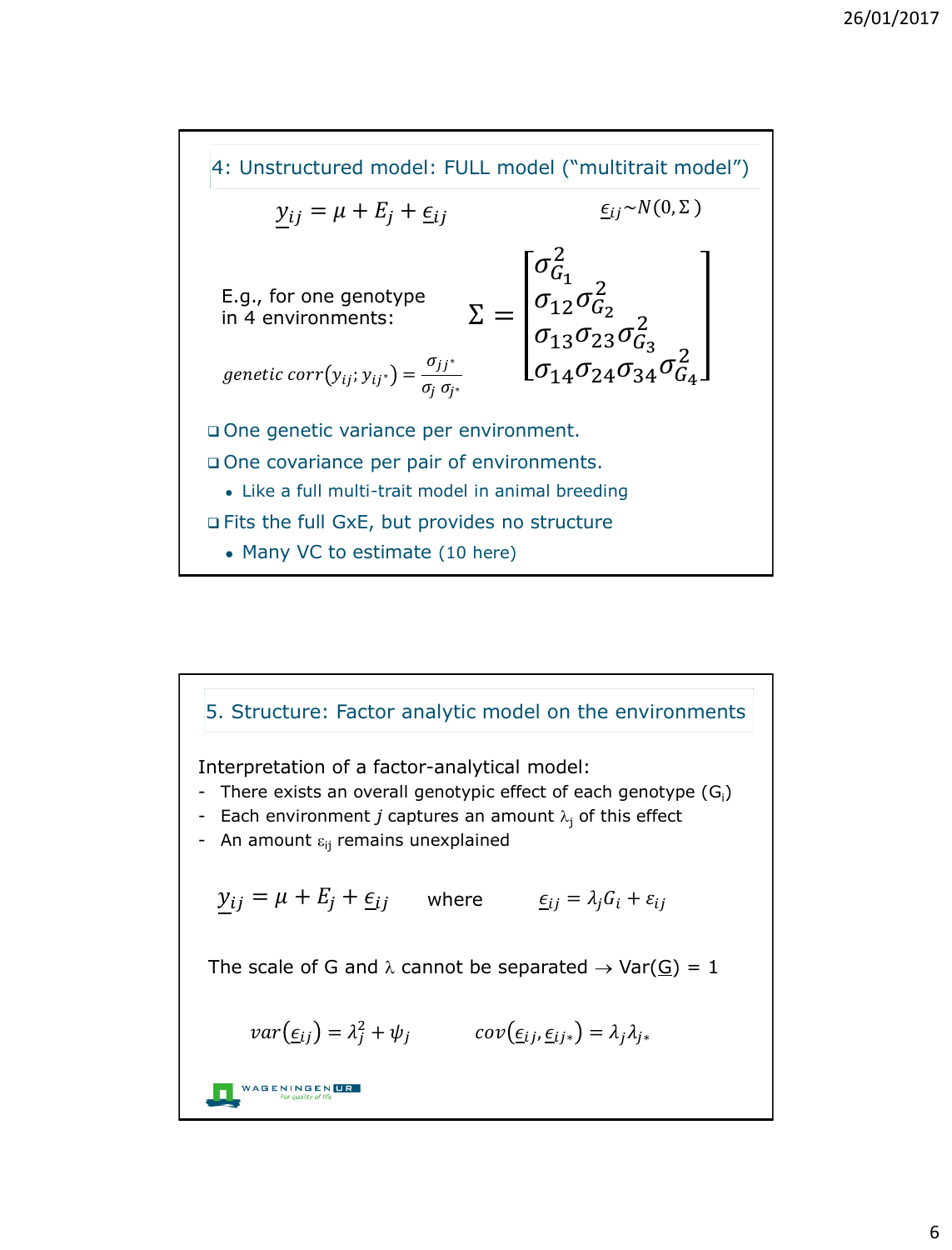Heterogeneity of variances and covariances allowed.  $\square$  Relatively few parameters  $(2 \times n_j, n_j =$  number of environments; 8 here) • Specially useful when number of environments increases  $\circ$  Identical to unstructured when  $n = 3$ 5. Structure: Factor analytic model on the environments  $y_{ij} = \mu + E_j + \underline{\epsilon}_{ij}$  $\Sigma =$  $\lambda_1^2 + \psi_1$  $\lambda_1\lambda_2$  $\lambda_1\lambda_3$  $\lambda_1\lambda_4$  $\lambda_2^2 + \psi_2$  $\lambda_2\lambda_3$  $\lambda_2\lambda_4$  $\lambda_3^2 + \psi_3$  $\lambda_3 \lambda_4$   $\lambda_4^2 + \psi_4$  $corr(E_j; E_{j^*}) = \frac{\lambda_j \lambda_{j^*}}{\sqrt{\lambda_j}}$  $\lambda_j^2 + \psi_j \left[ \lambda_{j^*}^2 + \psi_{j^*} \right]$  $\underline{\epsilon}_{ij} \sim N(0, \Sigma)$ 

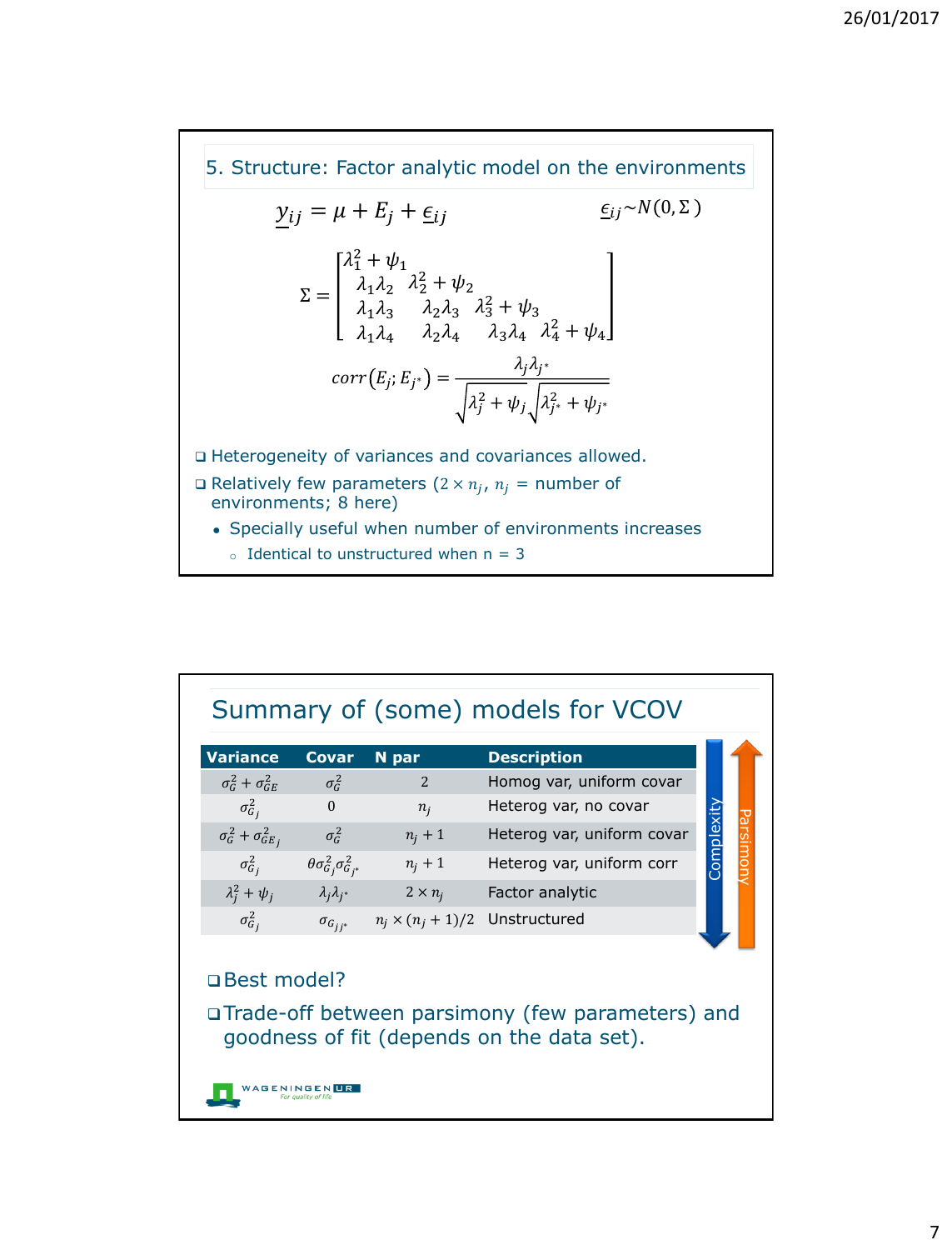

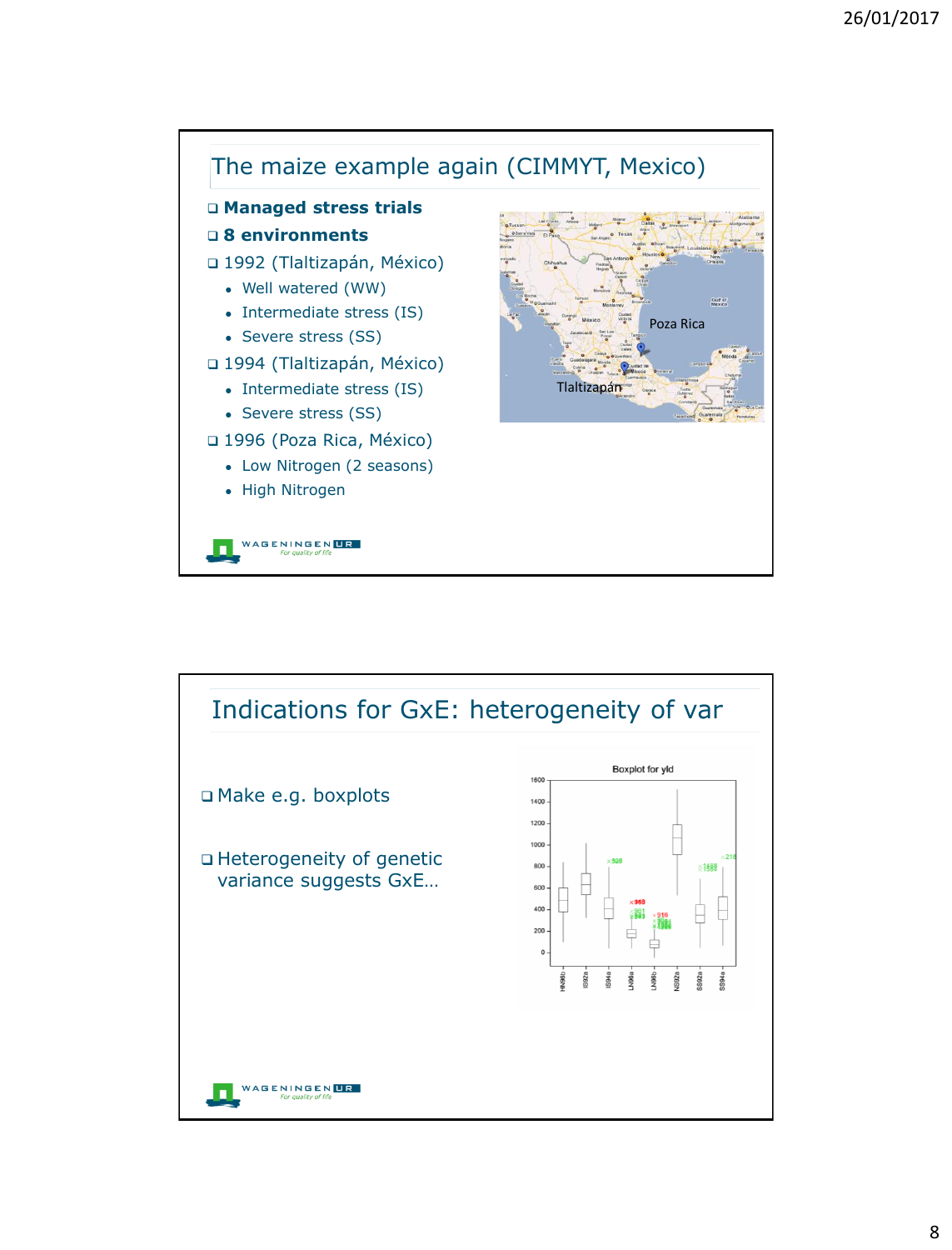

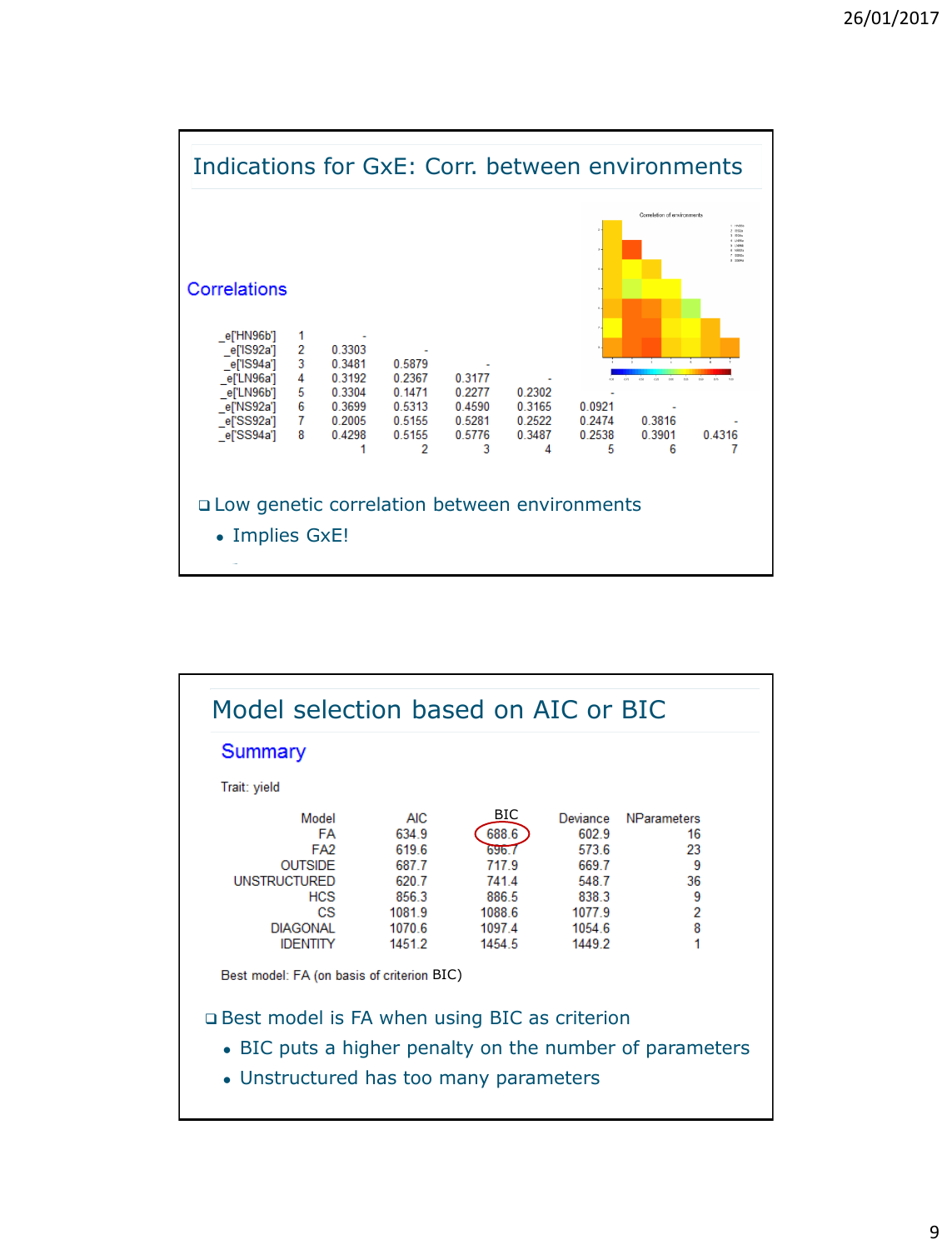